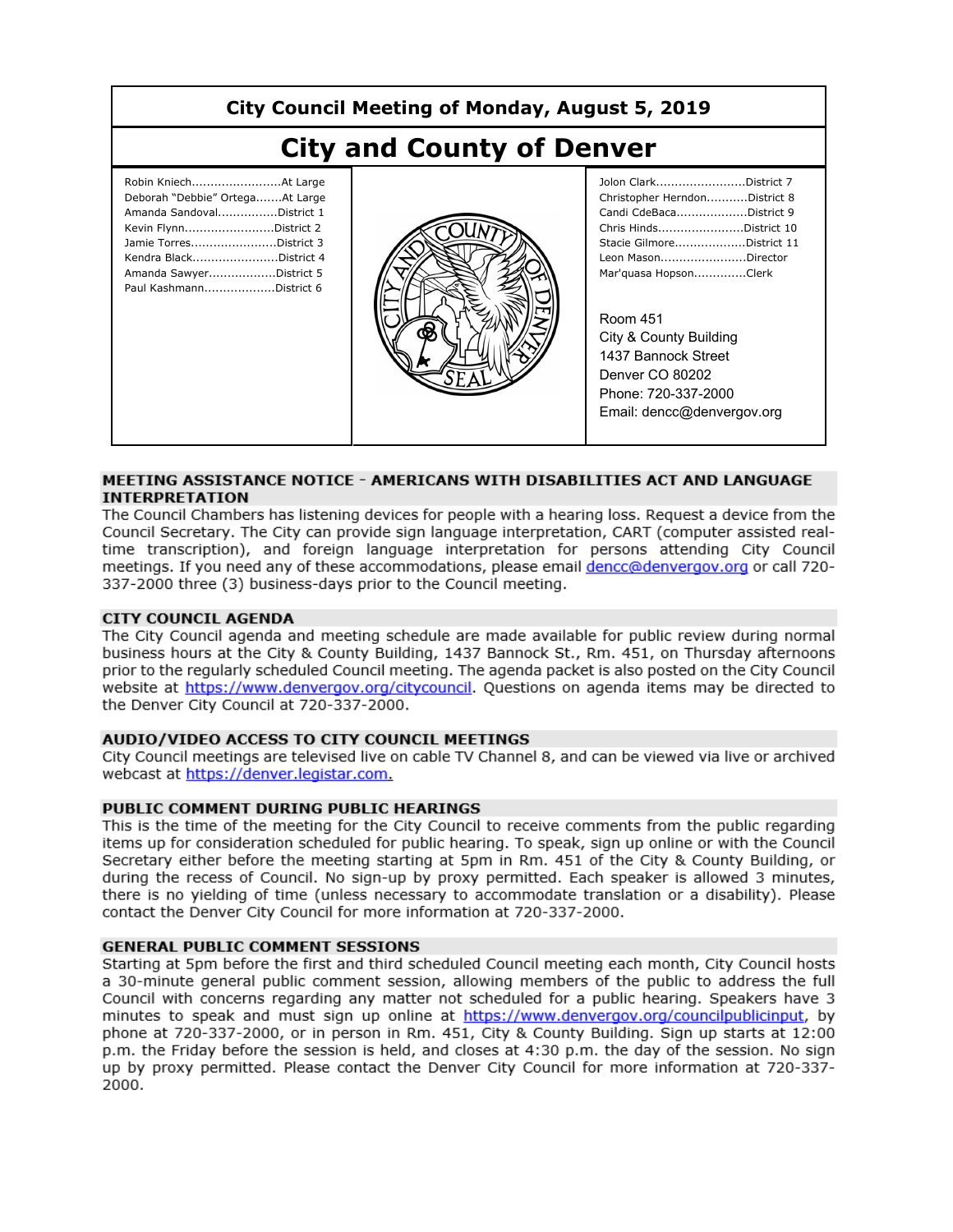#### **PLEDGE OF ALLEGIANCE**

**ROLL CALL**

#### **APPROVAL OF THE MINUTES**

19-0786 [Minutes of Monday, July 29, 2019](http://denver.legistar.com/gateway.aspx?m=l&id=/matter.aspx?key=15327)

#### **COUNCIL ANNOUNCEMENTS**

#### **PRESENTATIONS**

19-0764 [2019 Kaiser Permanente Colfax Marathon Government Cup Presentation](http://denver.legistar.com/gateway.aspx?m=l&id=/matter.aspx?key=15305)

#### **COMMUNICATIONS**

#### **PROCLAMATIONS**

19-0570 A Proclamation Recognizing the Annual Brothers Redevelopment and [Denver Employee Volunteer Opportunities Paint-A-Thon Day in the City and County](http://denver.legistar.com/gateway.aspx?m=l&id=/matter.aspx?key=15111)  of Denver on Saturday, August 10, 2019

**Sponsor** Ortega

#### **RESOLUTIONS**

#### **Business, Arts, Workforce, & Aviation Services Committee**

19-0732 **A resolution approving a proposed second Amendment between the City and County of Denver and JetBlue Airways Corporation concerning a change to the preferential ticket counter lease and adding the minimum wage ordinance requirements at Denver International Airport.**

Amends a use and lease agreement with JetBlue Airways Corporation to reflect a change from a preferential ticket counter lease to a Common Use Ticket Counter lease utilizing the City Ticket Counters and adding minimum wage ordinance requirements, at Denver International Airport. No change to agreement duration (201206562-02). The last regularly scheduled Council meeting within the 30-day [review period is on 8-26-19. The Committee approved filing this item at its meeting](http://denver.legistar.com/gateway.aspx?m=l&id=/matter.aspx?key=15273)  on 7-24-19.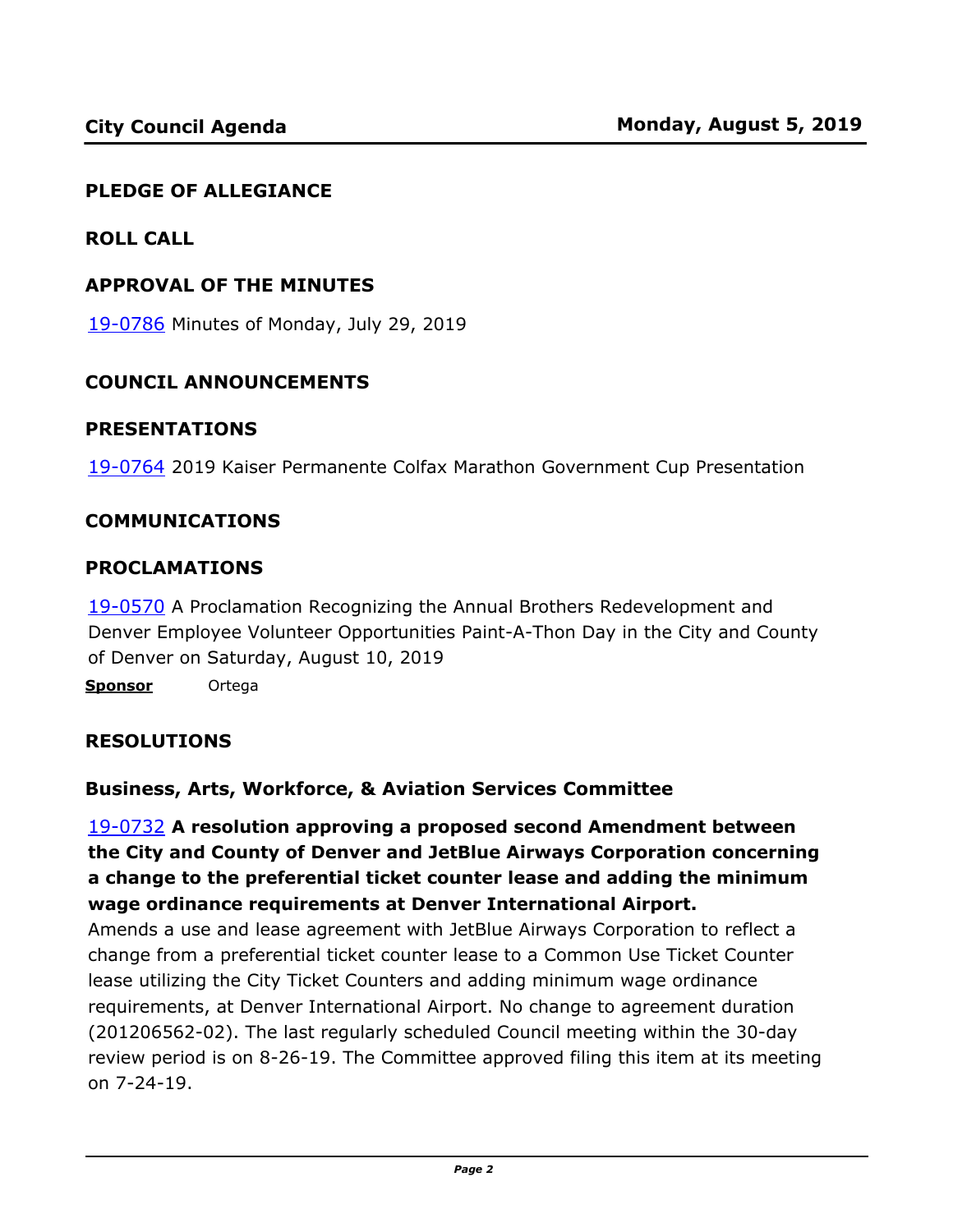# 19-0733 **A resolution approving a proposed third Amendment between the City and County of Denver and Frontier Airlines, Inc. concerning a new jet bridge gate and adding the minimum wage ordinance requirements at Denver International Airport.**

Amends a use and lease agreement with Frontier Airlines, Inc. to add gate A54, a new jet bridge gate and adding minimum wage ordinance requirements, at Denver International Airport. No change to agreement duration (201206414-03). The last [regularly scheduled Council meeting within the 30-day review period is on 8-26-19.](http://denver.legistar.com/gateway.aspx?m=l&id=/matter.aspx?key=15274)  The Committee approved filing this item at its meeting on 7-24-19.

# 19-0734 **A resolution approving a proposed Agreement between the City and County of Denver and Norwegian Air UK Limited concerning nonstop service from Denver International Airport to London Gatwick Airport.**

Approves a use and lease agreement with Norwegian Air UK Limited for rates and charges, plus landing fees through 12-31-19, plus two one-year options to extend, for nonstop service from Denver International Airport (DEN) to London Gatwick [Airport \(LGW\) \(201841143\). The last regularly scheduled Council meeting within the](http://denver.legistar.com/gateway.aspx?m=l&id=/matter.aspx?key=15275)  30-day review period is on 8-26-19. The Committee approved filing this item at its meeting on 7-24-19.

#### **Finance & Governance Committee**

19-0728 **A resolution declaring the intent of the City and County of Denver, Colorado to use its best efforts to issue housing revenue bonds or mortgage credit certificates to provide financing of residential facilities for low- and middle-income families or persons; prescribing certain terms and conditions of such bonds and certificates; and containing other provisions relating to the proposed issuance of such bonds and certificates.**

Declares the intent of the City to use its best efforts to issue housing revenue bonds or mortgage credit certificates to provide financing of residential facilities for lowand middle-income families or persons; prescribing certain terms and conditions of [such bonds and certificates; and containing other provisions relating to the proposed](http://denver.legistar.com/gateway.aspx?m=l&id=/matter.aspx?key=15269)  issuance of such bonds and certificates. The Committee approved filing this item at its meeting on 7-23-19.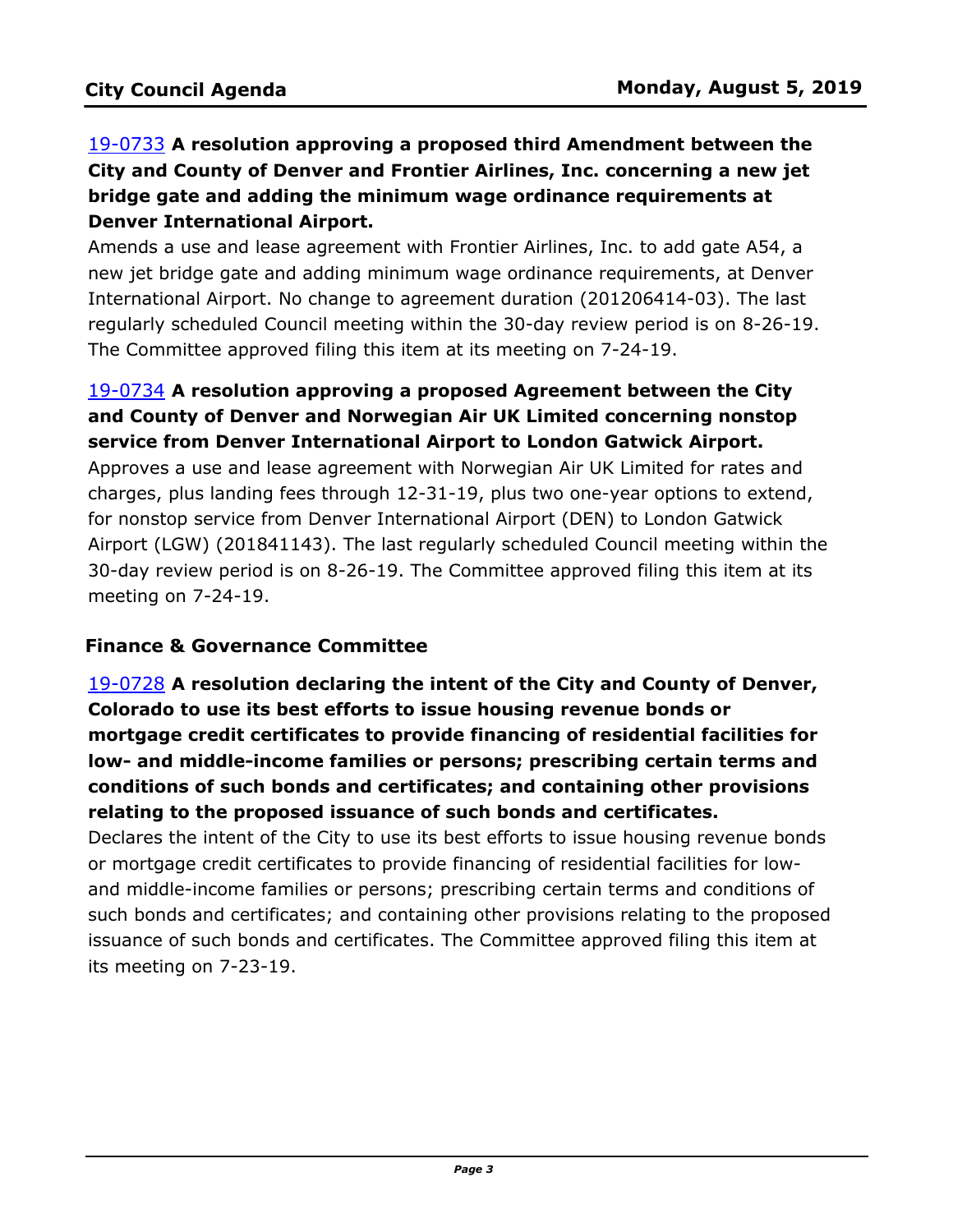# **Land Use, Transportation & Infrastructure Committee**

# 19-0710 **A resolution approving a proposed First Amendatory Agreement between the City and County of Denver and Muller Engineering Company, Inc., to extend the term and add compensation for on-call professional engineering services.**

Amends an on-call contract with Muller Engineering Company, Inc. by adding \$2 million for a new total of \$6 million and by adding one year for a new end date of 1-14-21 to provide comprehensive engineering services to support the various [capital projects or infrastructure needs for Public Works, citywide \(201631677\). The](http://denver.legistar.com/gateway.aspx?m=l&id=/matter.aspx?key=15251)  last regularly scheduled Council meeting within the 30-day review period is on 8-26-19. The Committee approved filing this item at its meeting on 7-23-19.

# 19-0711 **A resolution approving a proposed First Amendatory Agreement between the City and County of Denver and Matrix Design Group, Inc., to extend the term and add compensation for on-call professional engineering services.**

[Amends an on-call contract with Matrix Design Group, Inc. by adding \\$2 million for a](http://denver.legistar.com/gateway.aspx?m=l&id=/matter.aspx?key=15252)  new total of \$6 million and by adding one year for a new end date of 1-14-21 to provide comprehensive engineering services to support the various capital projects or infrastructure needs for Public Works, citywide (201631679). The last regularly scheduled Council meeting within the 30-day review period is on 8-26-19. The Committee approved filing this item at its meeting on 7-23-19.

# 19-0712 **A resolution approving a proposed First Amendatory Agreement between the City and County of Denver and Parsons Transportation Group, Inc., to extend the term and add compensation for on-call professional engineering services.**

Amends an on-call contract with Parsons Transportation Group, Inc. by adding \$2 million for a new total of \$6 million and by adding one year for a new end date of 1-14-21 to provide comprehensive engineering services to support the various [capital projects or infrastructure needs for Public Works, citywide \(201631680\). The](http://denver.legistar.com/gateway.aspx?m=l&id=/matter.aspx?key=15253)  last regularly scheduled Council meeting within the 30-day review period is on 8-26-19. The Committee approved filing this item at its meeting on 7-23-19.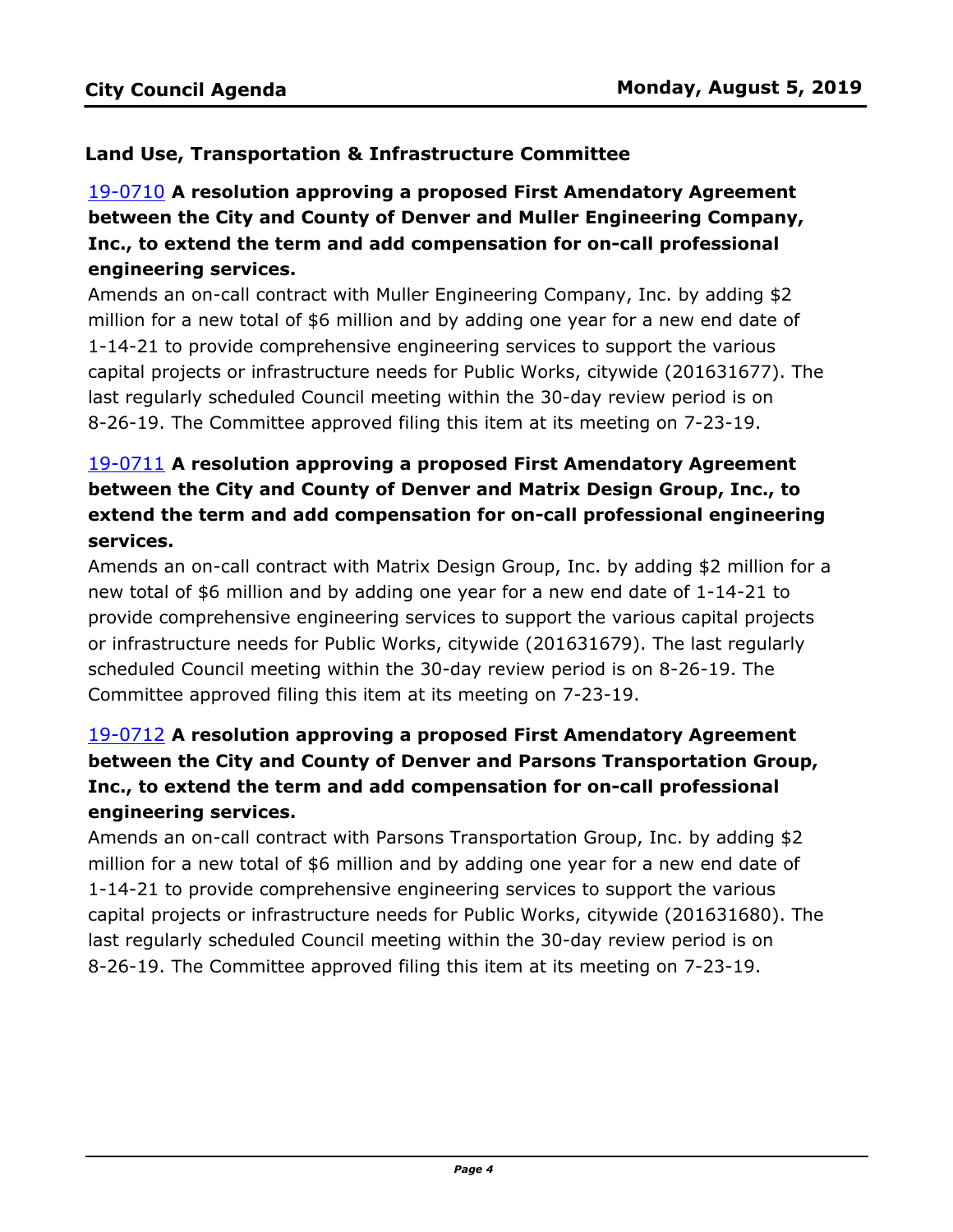# 19-0713 **A resolution approving a proposed First Amendatory Agreement between the City and County of Denver and Felsburg Holt & Ullevig, Inc., to extend the term and add compensation for on-call professional engineering services.**

Amends an on-call contract with Felsburg, Holt & Ullevig, Inc. by adding \$2 million [for a new total of \\$6 million and by adding one year for a new end date of 1-14-21 to](http://denver.legistar.com/gateway.aspx?m=l&id=/matter.aspx?key=15254)  provide comprehensive engineering services to support the various capital projects or infrastructure needs for Public Works, citywide (201631681). The last regularly scheduled Council meeting within the 30-day review period is on 8-26-19. The Committee approved filing this item at its meeting on 7-23-19.

# 19-0714 **A resolution approving a proposed First Amendatory Agreement between the City and County of Denver and Stantec Consulting Services, Inc., to extend the term and add compensation for on-call professional engineering services.**

Amends an on-call contract with Stantec Consulting Services, Inc. by adding \$2 million for a new total of \$6 million and by adding one year for a new end date of 1-14-21 to provide comprehensive engineering services to support the various [capital projects or infrastructure needs for Public Works, citywide \(201631682\). The](http://denver.legistar.com/gateway.aspx?m=l&id=/matter.aspx?key=15255)  last regularly scheduled Council meeting within the 30-day review period is on 8-26-19. The Committee approved filing this item at its meeting on 7-23-19.

# 19-0715 **A resolution approving a proposed First Amendatory Agreement between the City and County of Denver and Short-Elliott-Hendrickson, Incorporated to extend the term and add compensation for on-call professional engineering services.**

Amends an on-call contract with Short Elliott Hendrickson, Inc. by adding \$2 million [for a new total of \\$6 million and by adding one year for a new end date of 1-14-21 to](http://denver.legistar.com/gateway.aspx?m=l&id=/matter.aspx?key=15256)  provide comprehensive engineering services to support the various capital projects or infrastructure needs for Public Works, citywide (201631683). The last regularly scheduled Council meeting within the 30-day review period is on 8-26-19. The Committee approved filing this item at its meeting on 7-23-19.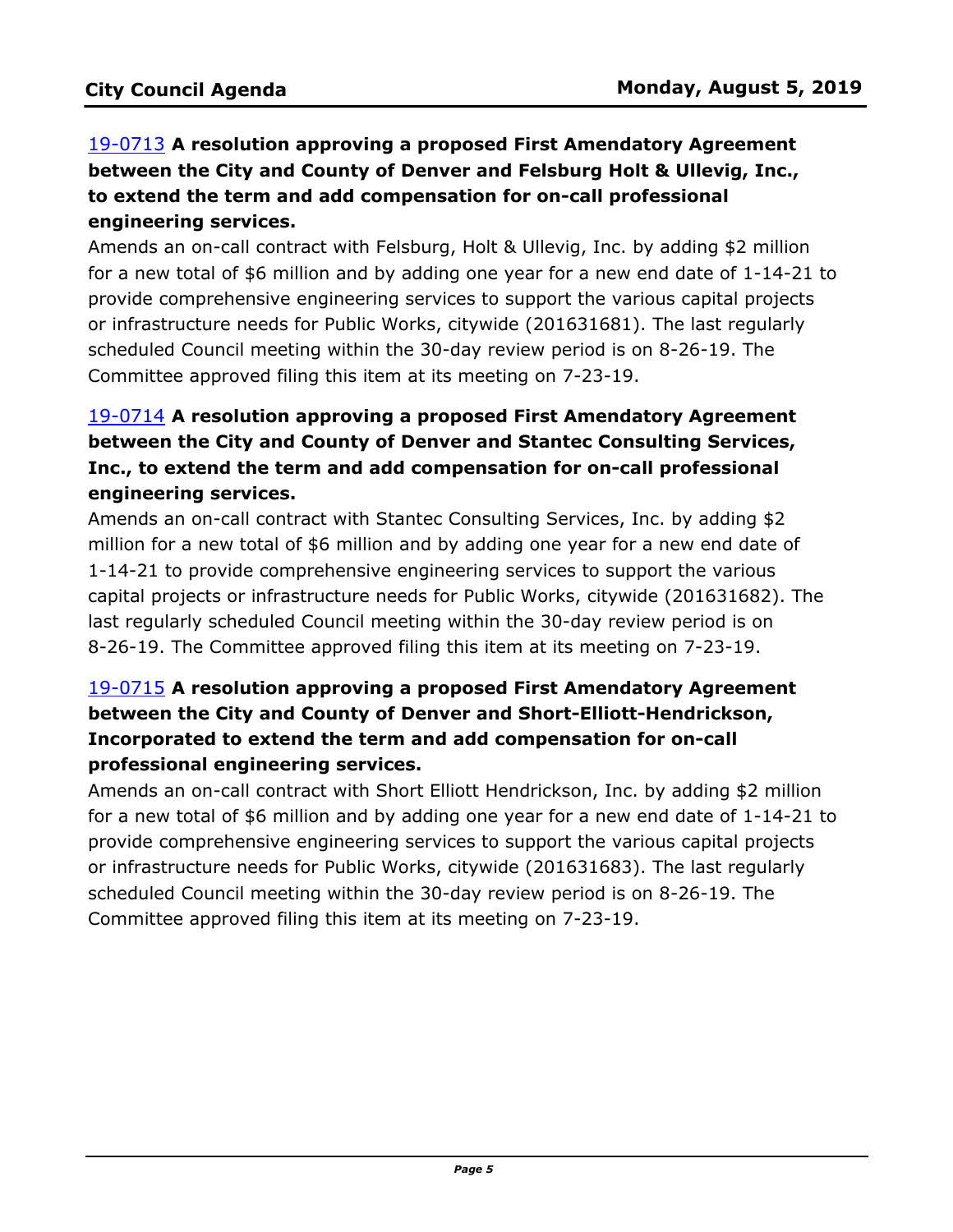# 19-0716 **A resolution approving a proposed First Amendatory Agreement between the City and County of Denver and David Evans and Associates, Inc., to extend the term and add compensation for on-call professional engineering services.**

Amends an on-call contract with David Evans & Associates, Inc. by adding \$2 million [for a new total of \\$6 million and by adding one year for a new end date of 1-14-21 to](http://denver.legistar.com/gateway.aspx?m=l&id=/matter.aspx?key=15257)  provide comprehensive engineering services to support the various capital projects or infrastructure needs for Public Works, citywide (201631684). The last regularly scheduled Council meeting within the 30-day review period is on 8-26-19. The Committee approved filing this item at its meeting on 7-23-19.

# 19-0717 **A resolution approving a proposed First Amendatory Agreement between the City and County of Denver and Wilson & Company, Inc., Engineers & Architects to extend the term and add compensation for on-call professional engineering services.**

Amends an on-call contract with Wilson & Company, Inc., Engineers & Architects by adding \$2 million for a new total of \$6 million and by adding one year for a new end date of 1-14-21 to provide comprehensive engineering services to support the various capital projects or infrastructure needs for Public Works, citywide [\(201631685\). The last regularly scheduled Council meeting within the 30-day review](http://denver.legistar.com/gateway.aspx?m=l&id=/matter.aspx?key=15258)  period is on 8-26-19. The Committee approved filing this item at its meeting on 7-23-19.

## 19-0718 **A resolution approving a proposed Second Amendatory Agreement between the City and County of Denver and RS&H, Inc., to extend the term and add compensation for on-call professional engineering services.**

[Amends an on-call contract with RS & H, Inc. by adding \\$2 million for a new total of](http://denver.legistar.com/gateway.aspx?m=l&id=/matter.aspx?key=15259)  \$6 million and by adding one year for a new end date of 1-14-21 to provide comprehensive engineering services to support the various capital projects or infrastructure needs for Public Works, citywide (201631686). The last regularly scheduled Council meeting within the 30-day review period is on 8-26-19. The Committee approved filing this item at its meeting on 7-23-19.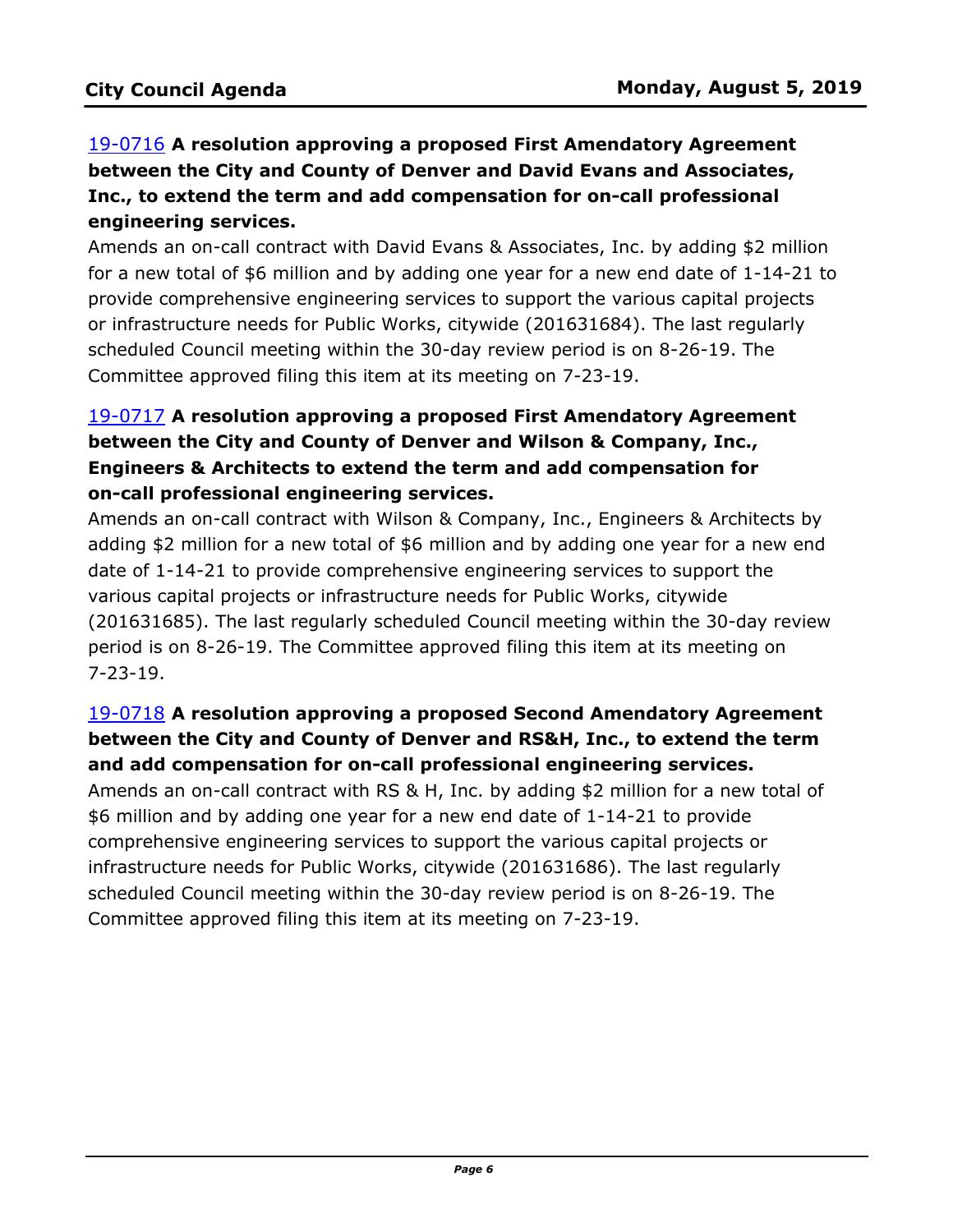# 19-0719 **A resolution approving a proposed First Amendatory Agreement between the City and County of Denver and Jacobs Engineering Group, Inc., to extend the term and add compensation for on-call professional engineering services.**

[Amends an on-call contract with Jacobs Engineering Group by adding \\$2 million for a](http://denver.legistar.com/gateway.aspx?m=l&id=/matter.aspx?key=15260)  new total of \$6 million and by adding one year for a new end date of 1-14-21 to provide comprehensive engineering services to support the various capital projects or infrastructure needs for Public Works, citywide (201631687). The last regularly scheduled Council meeting within the 30-day review period is on 8-26-19. The Committee approved filing this item at its meeting on 7-23-19.

# 19-0720 **A resolution approving a proposed First Amendatory Agreement between the City and County of Denver and HDR Engineering, Inc., to extend the term and add compensation for on-call professional engineering services.**

[Amends an on-call contract with HDR Engineering Inc. by adding \\$2 million for a new](http://denver.legistar.com/gateway.aspx?m=l&id=/matter.aspx?key=15261)  total of \$6 million and by adding one year for a new end date of 1-14-21 to provide comprehensive engineering services to support the various capital projects or infrastructure needs for Public Works, citywide (201631689). The last regularly scheduled Council meeting within the 30-day review period is on 8-26-19. The Committee approved filing this item at its meeting on 7-23-19.

# 19-0721 **A resolution approving a proposed First Amendatory Agreement between the City and County of Denver and Atkins North America, Inc., to [extend the term and add compensation for on-call professional engineering](http://denver.legistar.com/gateway.aspx?m=l&id=/matter.aspx?key=15262)  services.**

Amends an on-call contract with Atkins North America, Inc. by adding \$2 million for a new total of \$6 million and by adding one year for a new end date of 1-14-21 to provide comprehensive engineering services to support the various capital projects or infrastructure needs for Public Works, citywide (201631690). The last regularly scheduled Council meeting within the 30-day review period is on 8-26-19. The Committee approved filing this item at its meeting on 7-23-19.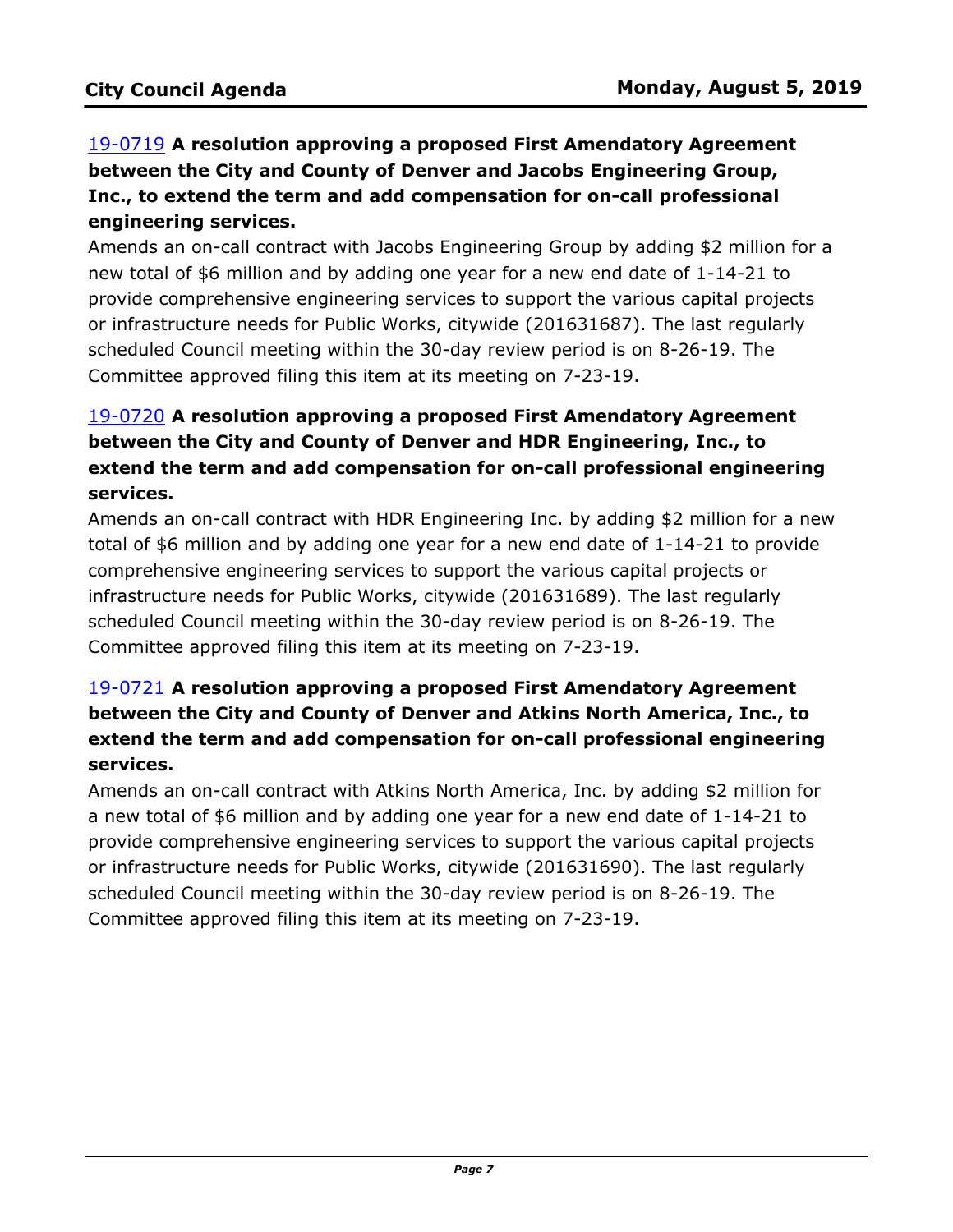19-0722 **A resolution approving a proposed First Amendatory Agreement between the City and County of Denver and Wood Environment & Infrastructure Solutions, Inc., f/k/a AMEC Foster Wheeler Environment & Infrastructure, Inc., to change the contract entity's name, extend the term and add compensation for on-call professional engineering services.** Amends an on-call contract with AMEC, Foster Wheeler Environment & Infrastructure, Inc. to change the legal name to Wood Environment & Infrastructure Solutions, add \$2 million for a new total of \$6 million and add one year for a new end date of 1-14-21 to provide comprehensive engineering services to support the various capital projects or infrastructure needs for Public Works, citywide [\(201631678\). The last regularly scheduled Council meeting within the 30-day review](http://denver.legistar.com/gateway.aspx?m=l&id=/matter.aspx?key=15263)  period is on 8-26-19. The Committee approved filing this item at its meeting on 7-23-19.

# 19-0723 **A resolution laying out, opening and establishing as part of the [City street system a parcel of land as North Xavier Street located near the](http://denver.legistar.com/gateway.aspx?m=l&id=/matter.aspx?key=15264)  intersection of West 13th Avenue and North Xavier Street.**

Dedicates city owned land as North Xavier Street, located near the intersection of West 13th Avenue and North Xavier Street in Council District 1. The Committee approved filing this item at its meeting on 7-23-19.

19-0787 **A resolution authorizing and approving the expenditure and payment from the appropriation account designated "liability claims," the total sum of Fifty-Nine Thousand Five Hundred Forty Two Dollars and Thirty Cents (\$59,542.30) to be issued in two separate checks with one payment issued in the amount of Twenty-two Thousand Dollars and Zero Cents (\$22,000.00) made payable to Giovanni Martinez, in full payment and satisfaction of all claims related to Claim Number 2018.0230, and one payment issued in the amount of Thirty-seven Thousand Five Hundred Forty Two Dollars and Thirty Cents (\$37,542.30), made payable to Allstate [Indemnity Company as subrogee of Giovanni Martinez, in full payment and](http://denver.legistar.com/gateway.aspx?m=l&id=/matter.aspx?key=15328)  satisfaction of all claims related to Claim Number 2018.0415.** 

Settles a litigation claim. This item was approved for filing at the Mayor-Council meeting on 7-30-19.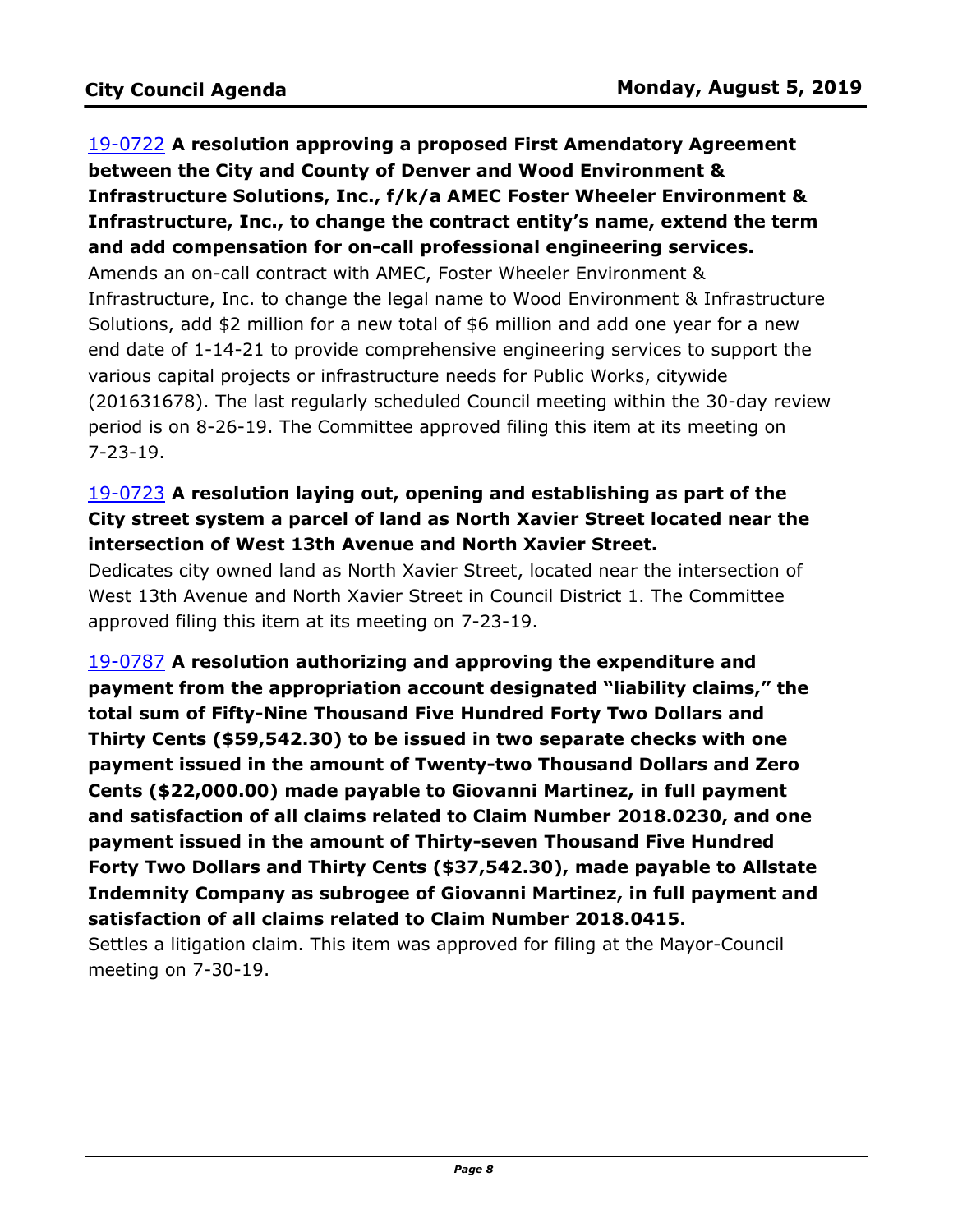### **Safety, Housing, Education & Homelessness Committee**

# 19-0580 **A resolution approving a proposed Amendatory Agreement between the City and County of Denver and Tait Environmental Services, Inc., by adding two years to the term date to provide on-call petroleum storage tank management services.**

Amends a contract with Tait Environmental Services, Inc by adding two years for a [new end date of 06-30-21 for on-call petroleum storage tank management services,](http://denver.legistar.com/gateway.aspx?m=l&id=/matter.aspx?key=15121)  citywide. No change to contract amount (ENVHL-201627545). The last regularly scheduled Council meeting within the 30-day review period is on 8-26-19. The Committee approved filing this item at its meeting on 6-19-19.

# 19-0680 **A resolution approving a proposed Fourth Amendatory Agreement between the City and County of Denver and Excel Environmental, Inc. to extend the term for asbestos abatement services, remediation and management of asbestos containing building materials, lead-based paint, mold, and management of regulated asbestos contaminated soils for environmental operation and maintenance activities.**

Amends a contract with Excel Environmental, Inc. by adding six months for a new end date of 02-11-20 for on-call asbestos abatement services, remediation and management of asbestos containing building materials, lead-based paint, mold, and management of regulated asbestos contaminated soils for environmental operation and maintenance activities, citywide. No change to contract amount [\(ENVHL-201415696\). The last regularly scheduled Council meeting within the 30-day](http://denver.legistar.com/gateway.aspx?m=l&id=/matter.aspx?key=15221)  review period is on 8-26-19. The Committee approved filing this item at its meeting on 7-10-19.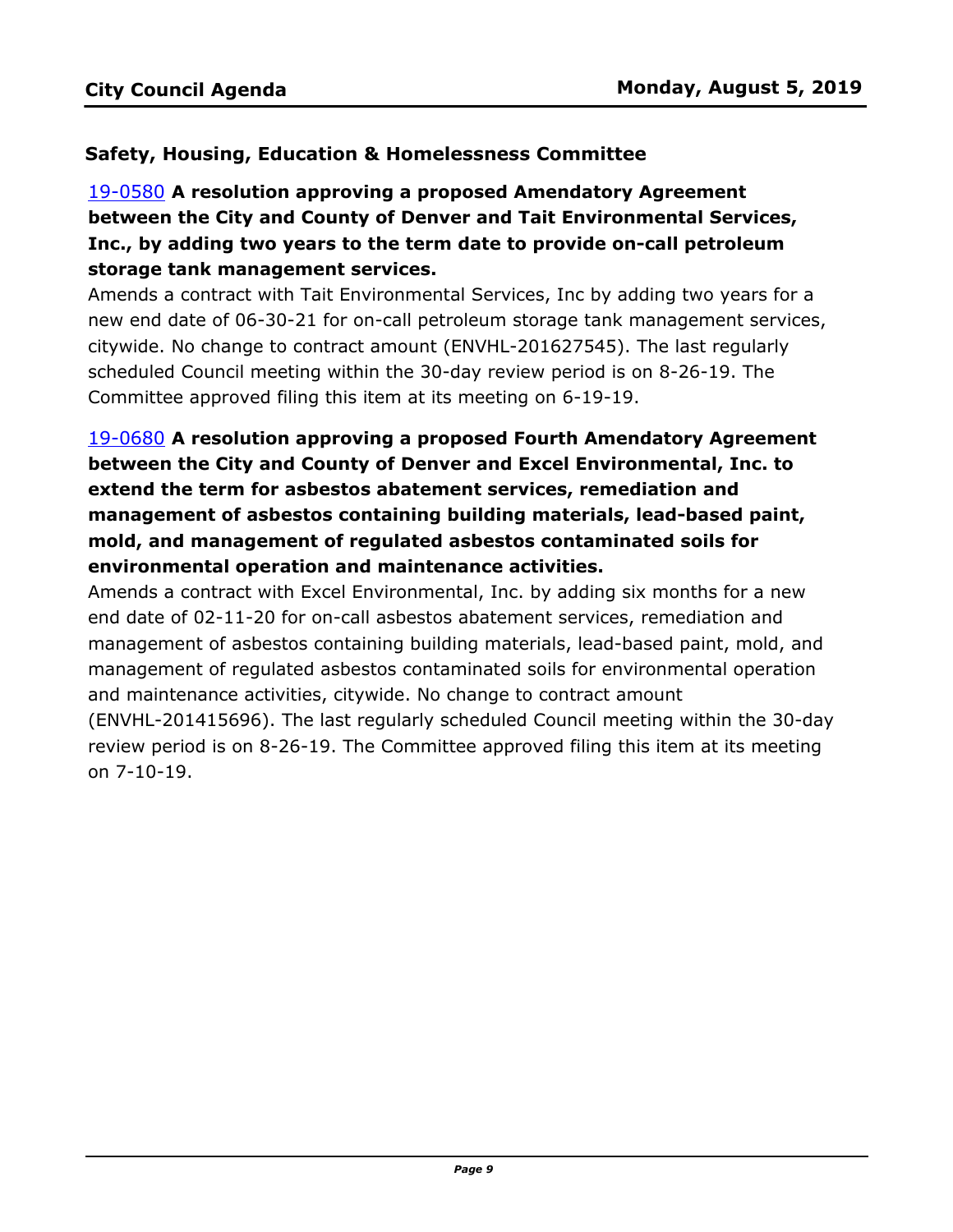19-0681 **A resolution approving a proposed Fourth Amendatory Agreement between the City and County of Denver and JKS Industries, LLC to extend the term for asbestos abatement services, remediation and management of asbestos containing building materials, lead-based paint, mold, and management of regulated asbestos contaminated soils for environmental operation and maintenance activities.**

[Amends a contract with JKS Industries, LLC by adding six months for a new end date](http://denver.legistar.com/gateway.aspx?m=l&id=/matter.aspx?key=15222)  of 02-03-20 for on-call asbestos abatement services, remediation and management of asbestos containing building materials, lead-based paint, mold, and management of regulated asbestos contaminated soils for environmental operation and maintenance activities, citywide. No change to contract amount

(ENVHL-201415783). The last regularly scheduled Council meeting within the 30-day review period is on 8-26-19. The Committee approved filing this item at its meeting on 7-10-19.

# 19-0683 **A resolution approving a proposed Fourth Amendatory Agreement between the City and County of Denver and Orion Environmental, Inc. to extend the term for asbestos abatement services, remediation and management of asbestos containing building materials, lead-based paint, mold, and management of regulated asbestos contaminated soils for environmental operation and maintenance activities.**

Amends a contract with Orion Environmental, Inc. by adding six months for a new end date of 02-06-20 for on-call asbestos abatement services, remediation and management of asbestos containing building materials, lead-based paint, mold, and management of regulated asbestos contaminated soils for environmental operation and maintenance activities, citywide. No change to contract amount [\(ENVHL-201415702\). The last regularly scheduled Council meeting within the 30-day](http://denver.legistar.com/gateway.aspx?m=l&id=/matter.aspx?key=15224)  review period is on 8-26-19. The Committee approved filing this item at its meeting on 7-10-19.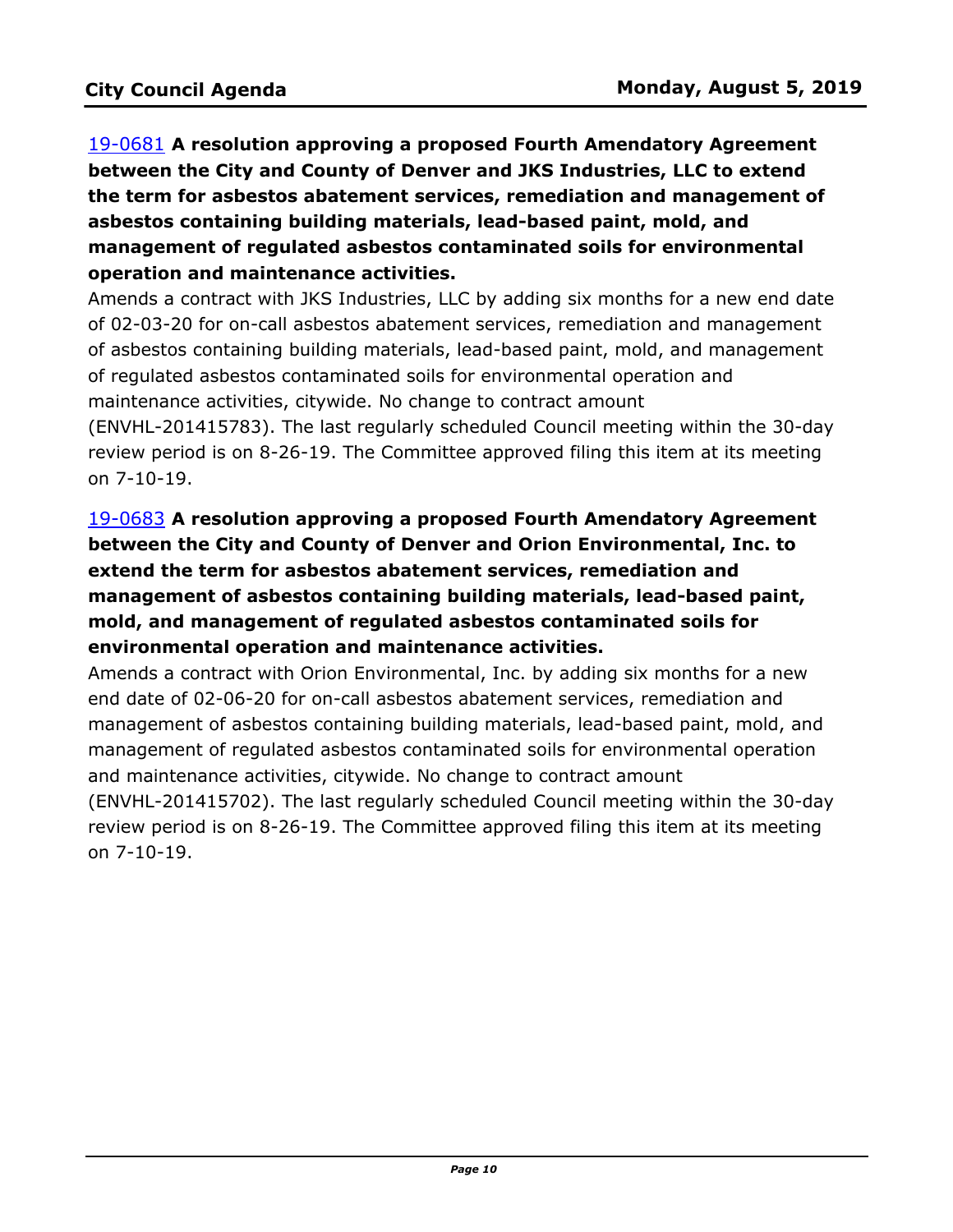19-0684 **A resolution approving a proposed Fourth Amendatory Agreement between the City and County of Denver and Hudspeth & Associates, Inc. to extend the term for asbestos abatement services, remediation and management of asbestos containing building materials, lead-based paint, mold, and management of regulated asbestos contaminated soils for environmental operation and maintenance activities.**

Amends a contract with Hudspeth & Associates, Inc. by adding six months for a new end date of 03-28-20 for on-call asbestos abatement services, remediation and management of asbestos containing building materials, lead-based paint, mold, and management of regulated asbestos contaminated soils for environmental operation and maintenance activities, citywide. No change to contract amount [\(ENVHL-201415701\). The last regularly scheduled Council meeting within the 30-day](http://denver.legistar.com/gateway.aspx?m=l&id=/matter.aspx?key=15225)  review period is on 8-26-19. The Committee approved filing this item at its meeting on 7-10-19.

# 19-0704 **A resolution approving a proposed Third Amendatory Agreement between the City and County of Denver and Bayaud Enterprises, Inc., for same-day work experience services to homeless individuals.**

[Amends a contract with Bayaud Enterprises, Inc. by adding \\$286,002 for a new total](http://denver.legistar.com/gateway.aspx?m=l&id=/matter.aspx?key=15245)  of \$1,413,731 to provide same-day work experience and income to individuals experiencing homelessness as part of the citywide Denver Day Works program. This funding is intended to broaden the available work experiences and reduce the wait time for potential participants. No change to contract duration (SOCSV-2018-42632-03). The last regularly scheduled Council meeting within the 30-day review period is on 8-26-19. The Committee approved filing this item at its meeting on 7-24-19.

19-0729 **A resolution approving and providing for the execution of a [proposed grant agreement between the City and County of Denver and the](http://denver.legistar.com/gateway.aspx?m=l&id=/matter.aspx?key=15270)  United States of America Department of Health and Human Services concerning the "Head Start FY19-20" program and the funding therefor.** Accepts a Head Start grant in the amount of \$9,612,847 from the United States Department of Health and Human Services - Administration for Children and Families to operate the Denver Great Kids Head Start program (201948325). The last regularly scheduled Council meeting within the 30-day review period is on 8-26-19. The Committee approved filing this item at its meeting on 7-24-19.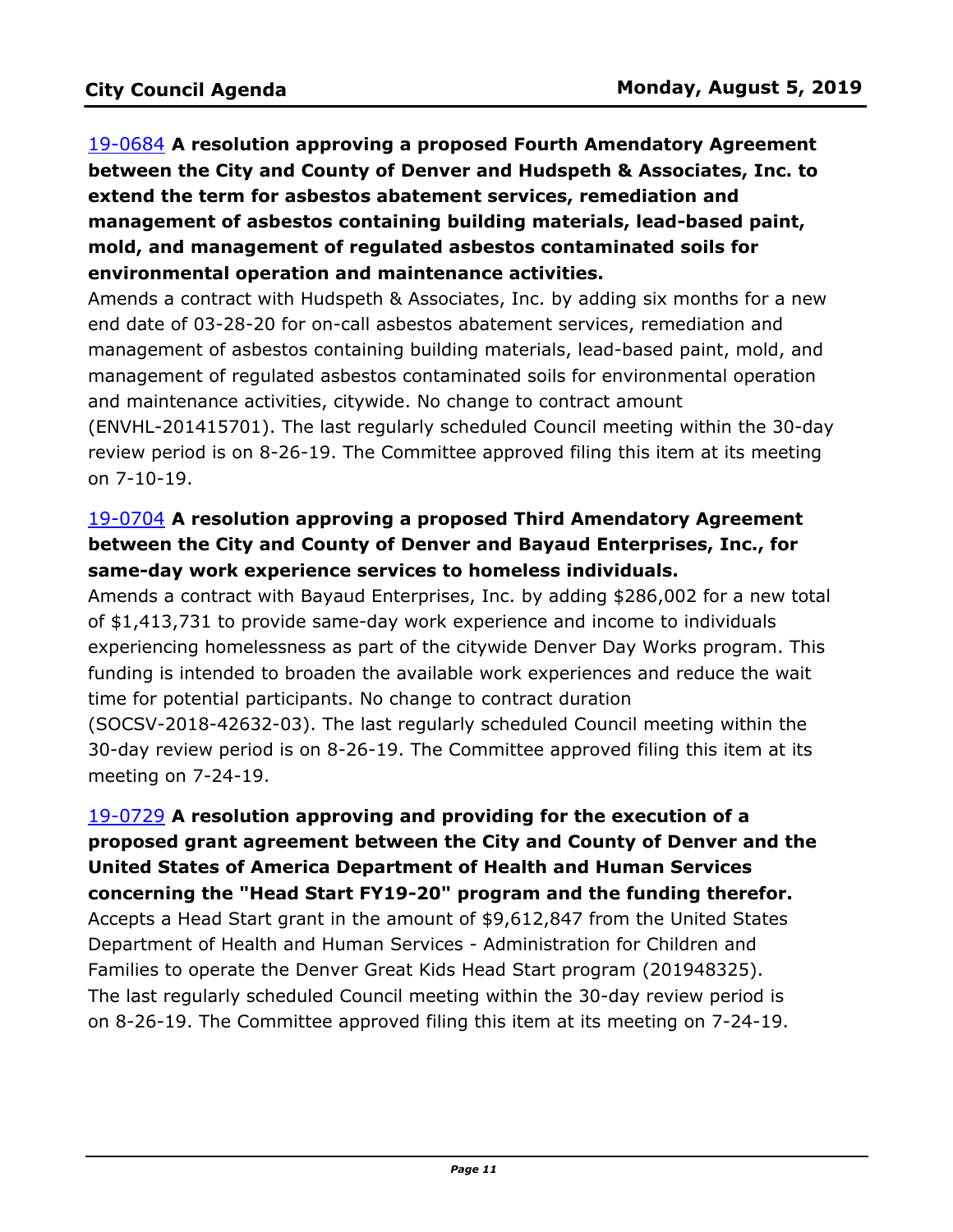#### **BILLS FOR INTRODUCTION**

#### **Finance & Governance Committee**

19-0727 **A bill for an ordinance making a rescission from and an appropriation in the Environmental Services Enterprise Fund, transferring cash to the Planned Fleet Special Revenue Fund, and authorizing a capital equipment purchase from the Planned Fleet Special Revenue Fund.**

Approves a rescission of \$900,000 from the Department of Public Health and Environment's Environmental Services Enterprise Fund, makes an appropriation, [transferring cash to the Department of Public Works Planned Fleet Special Revenue](http://denver.legistar.com/gateway.aspx?m=l&id=/matter.aspx?key=15268)  Fund, and authorizes the purchase of capital equipment to support the City's composting program. The Committee approved filing this item at its meeting on 7-23-19.

#### 19-0736 **A bill for an ordinance authorizing the transfer of cash from the City Council Special Revenue Fund and making appropriations.**

Approves a cash transfer of \$195,000 from the City Council Special Revenue Fund [and an appropriation in the General Fund to support Council District operations. The](http://denver.legistar.com/gateway.aspx?m=l&id=/matter.aspx?key=15277)  Committee approved filing this item at its meeting on 7-23-19.

#### **Land Use, Transportation & Infrastructure Committee**

## 19-0731 **A bill for an ordinance vacating a subsurface portion of both Argonne Street and Biscay Street, adjacent to 64th Avenue, with reservations.**

Vacates a subsurface portion of Argonne Street and Biscay Street, adjacent to 64th [Avenue, with reservations, in Council District 11. The Committee approved filing this](http://denver.legistar.com/gateway.aspx?m=l&id=/matter.aspx?key=15272)  item at its meeting on 7-23-19.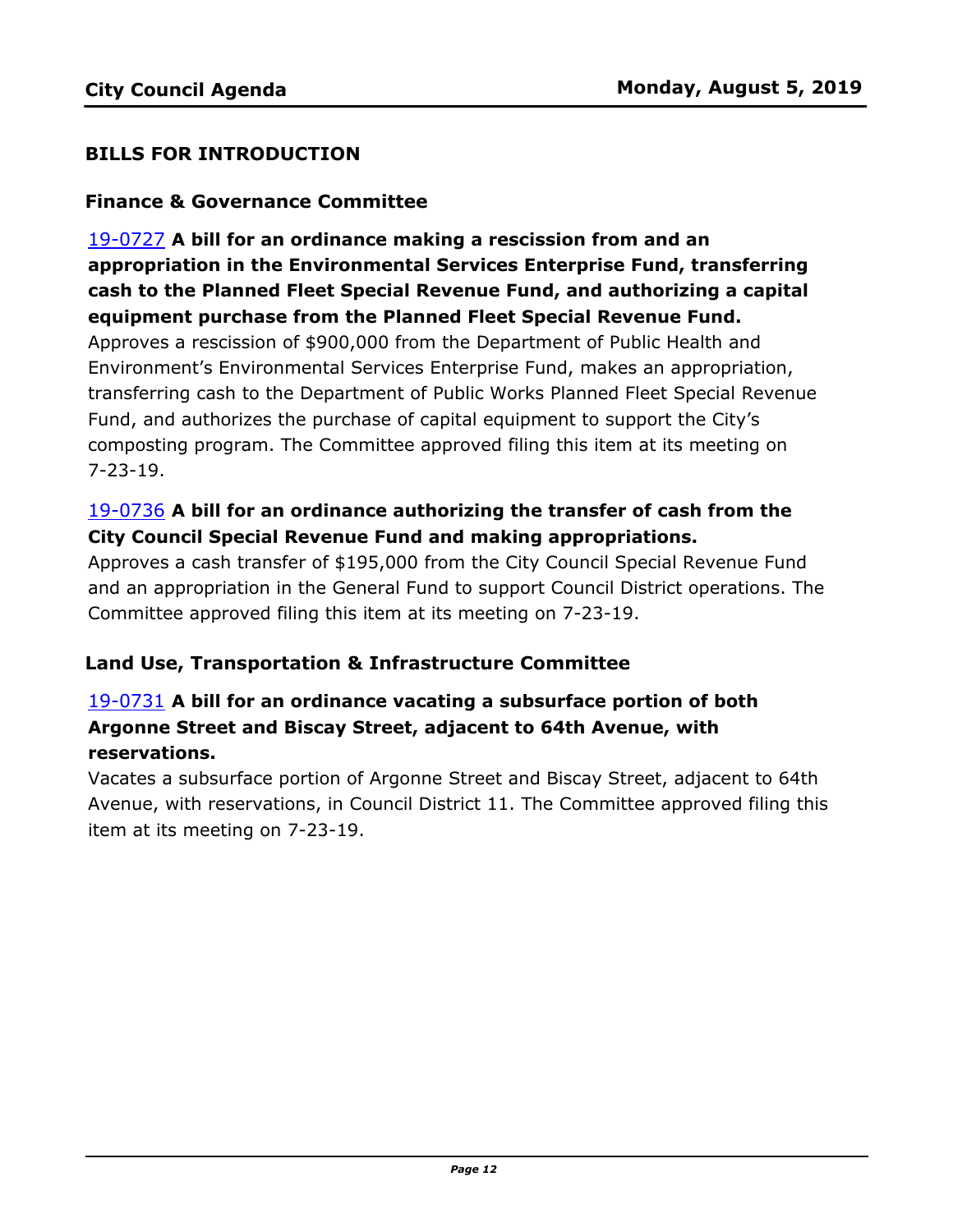### **BILLS FOR FINAL CONSIDERATION**

#### **Land Use, Transportation & Infrastructure Committee**

19-0694 **A bill for an ordinance relinquishing a portion of the easement established in the Public Access Easement recorded with the Denver Clerk and Recorder at Reception No. 2017074118, and a portion of the easement established in the Permanent Non-Exclusive Easement recorded with the Denver Clerk and Recorder at Reception No. 2017098408, located near South Broadway and West Mississippi Avenue.**

Relinquishes a portion of the Public Access Easement as established in the recorded document 2017074118 and a portion of the Permanent Non-Exclusive Easement as established in the recorded document 2017098408, located within Tract F of Broadway Station Filing No. 1 adjacent to South Broadway and West Mississippi [Avenue in Council District 7. The last regularly scheduled Council meeting within the](http://denver.legistar.com/gateway.aspx?m=l&id=/matter.aspx?key=15235)  30-day review period is on 8-19-19. The Committee approved filing this item at its meeting on 7-16-19.

#### **Safety, Housing, Education & Homelessness Committee**

19-0670 **A bill for an ordinance approving a proposed Intergovernmental Agreement between the City and County of Denver and State of Colorado, to administer the FY19-20 community corrections program that provides residential and non-residential services to offenders, changing the budget basis of the Community Corrections Special Revenue Fund, and making appropriations.**

Approves an intergovernmental agreement with Colorado Department of Public Safety for \$18,453,695.86 and for one year for funding of the fiscal year 2019-2020 [Community Corrections Program, changes the budget-basis of Special Revenue Fund](http://denver.legistar.com/gateway.aspx?m=l&id=/matter.aspx?key=15211)  12302 Community Corrections, and appropriates the value of the contract to the fund (2019-50810). The last regularly scheduled Council meeting within the 30-day review period is on 8-19-19. The Committee approved filing this item at its meeting on 7-17-19.

# **RECAP OF BILLS TO BE CALLED OUT**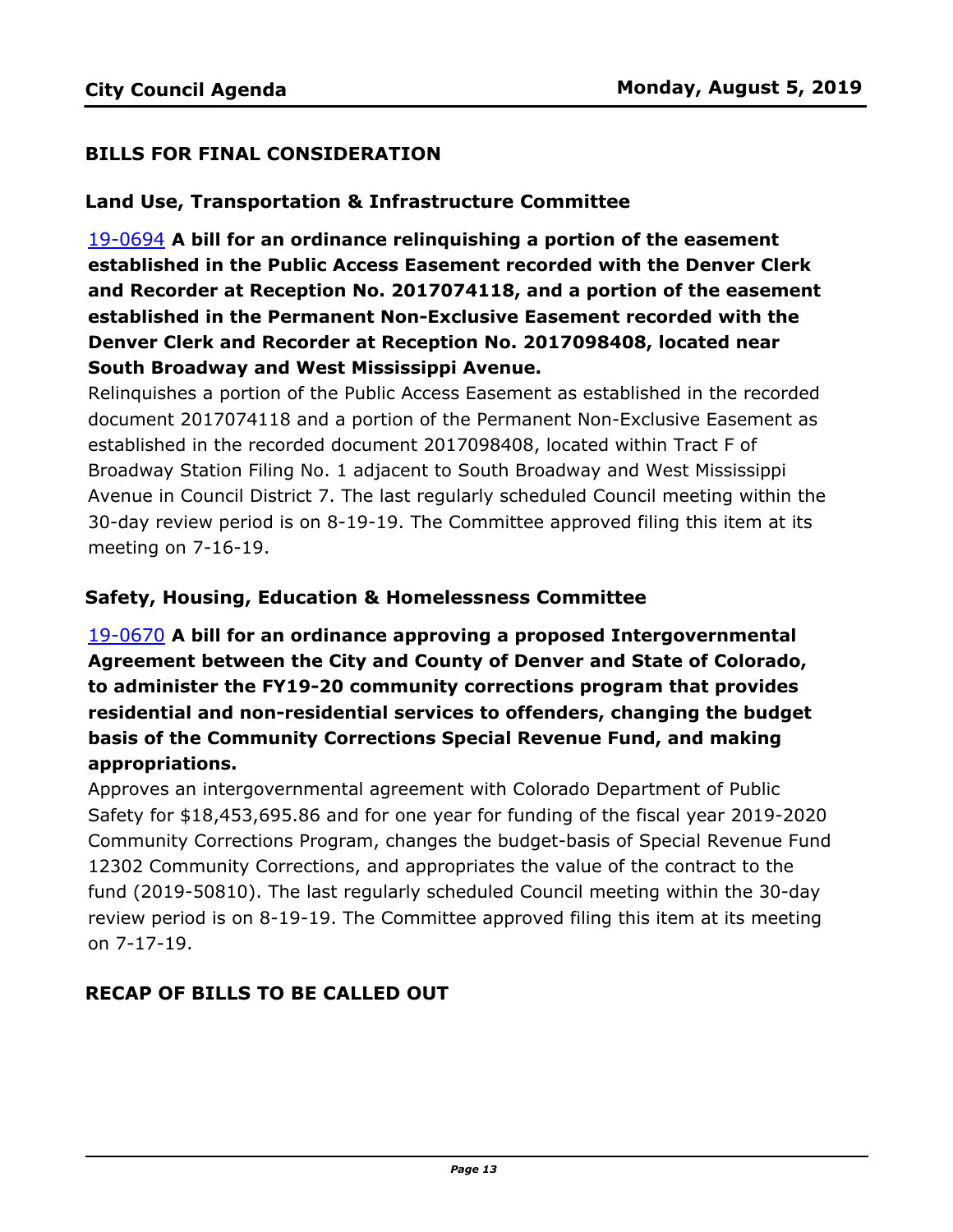#### **PRE-RECESS ANNOUNCEMENT**

Tonight there will be a required public hearing on Council Bill 19-0584, amending Chapter 59 of the Denver Revised Municipal Code to revise the amendment procedure for land retaining Planned Unit Development zoning under Former Chapter 59; and, a combined courtesy public hearing on Council Resolution 19-0673, approving a proposed Agreement between the City and County of Denver to be administered by the Department of Safety, Division of Community Corrections in consultation with the Denver Community Corrections Board and Community Education Centers, Inc. for residential and non-residential community corrections services, and, Council Bill 19-0674, approving a proposed Agreement between the City and County of Denver to be administered by the Department of Safety, Division of Community Corrections in consultation with the Denver Community Corrections Board and Corecivic, Inc. for residential and non-residential community corrections services. Anyone wishing to speak on either of these matters must see the Council Secretary or go online to sign up during the recess of Council.

#### **RECESS**

# **COUNCIL RECONVENES AND RESUMES ITS REGULAR SESSION**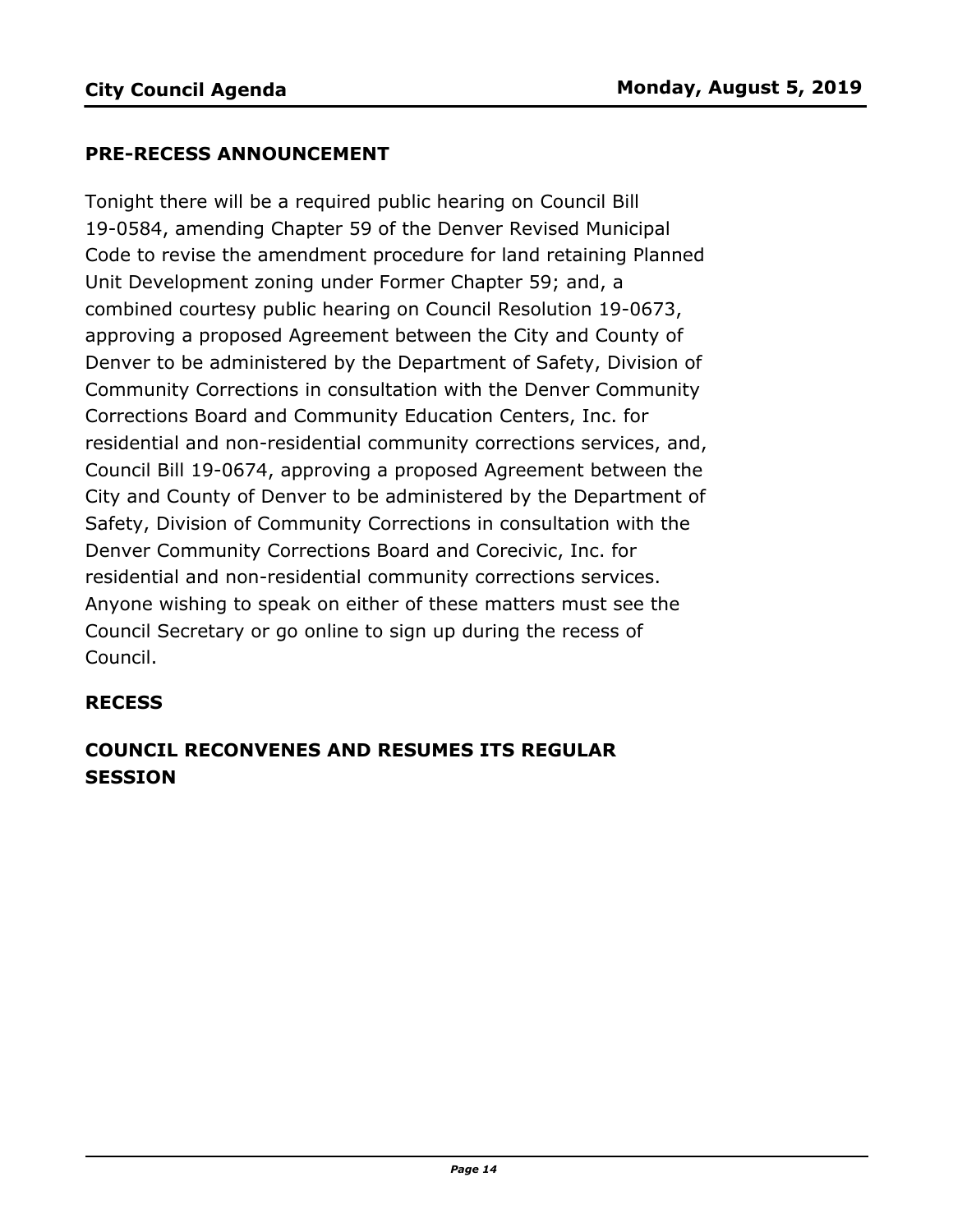## **REQUIRED PUBLIC HEARINGS - BILLS FOR FINAL CONSIDERATION**

#### **Land Use, Transportation & Infrastructure Committee**

19-0584 **A bill for an ordinance amending Chapter 59 (Zoning) of the Denver Revised Municipal Code to revise the amendment procedure for land retaining Planned Unit Development zoning under Former Chapter 59.** Amends the Denver Revised Municipal Code (DRMC) to change who may submit an application to partially rezone a Former Chapter 59 Planned Unit Development to a district in the Denver Zoning Code by requiring the consent of only those property [owners within the portion being rezoned. The Committee approved filing this item at](http://denver.legistar.com/gateway.aspx?m=l&id=/matter.aspx?key=15125)  its meeting on 6-25-19.

#### **COURTESY PUBLIC HEARINGS - RESOLUTIONS**

#### **Safety, Housing, Education & Homelessness Committee**

19-0673 **A resolution approving a proposed Agreement between the City and County of Denver to be administered by the Department of Safety, Division of Community Corrections in consultation with the Denver Community Corrections Board and Community Education Centers, Inc. for residential and non-residential community corrections services.**

[Approves a contract with Community Education Centers, Inc. for \\$3,894,401.16 and](http://denver.legistar.com/gateway.aspx?m=l&id=/matter.aspx?key=15214)  for one year for residential and non-residential community corrections services (2019-50108). The last regularly scheduled Council meeting within the 30-day review period is on 8-26-19. The Committee approved filing this item at its meeting on 7-17-19.

# 19-0674 **A resolution approving a proposed Agreement between the City and County of Denver to be administered by the Department of Safety, Division of Community Corrections in consultation with the Denver Community Corrections Board and Corecivic, Inc., for residential and non-residential community corrections services.**

[Approves a contract with Corecivic for \\$6,680,446.70 and for one year for residential](http://denver.legistar.com/gateway.aspx?m=l&id=/matter.aspx?key=15215)  and non-residential community corrections services (2019-50074). The last regularly scheduled Council meeting within the 30-day review period is on 8-26-19. The Committee approved filing this item at its meeting on 7-17-19.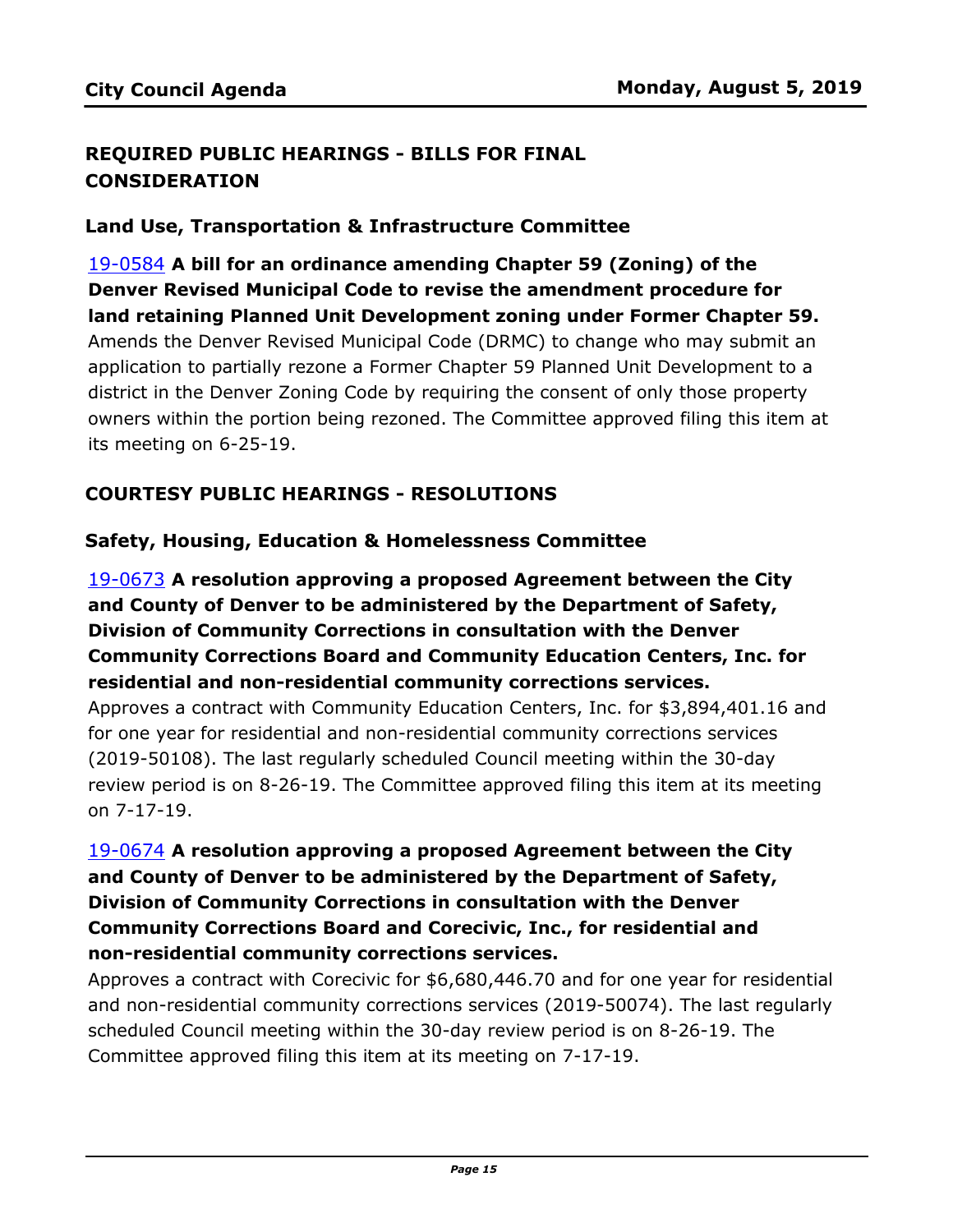# **PRE-ADJOURNMENT ANNOUNCEMENT**

# **ADJOURN**